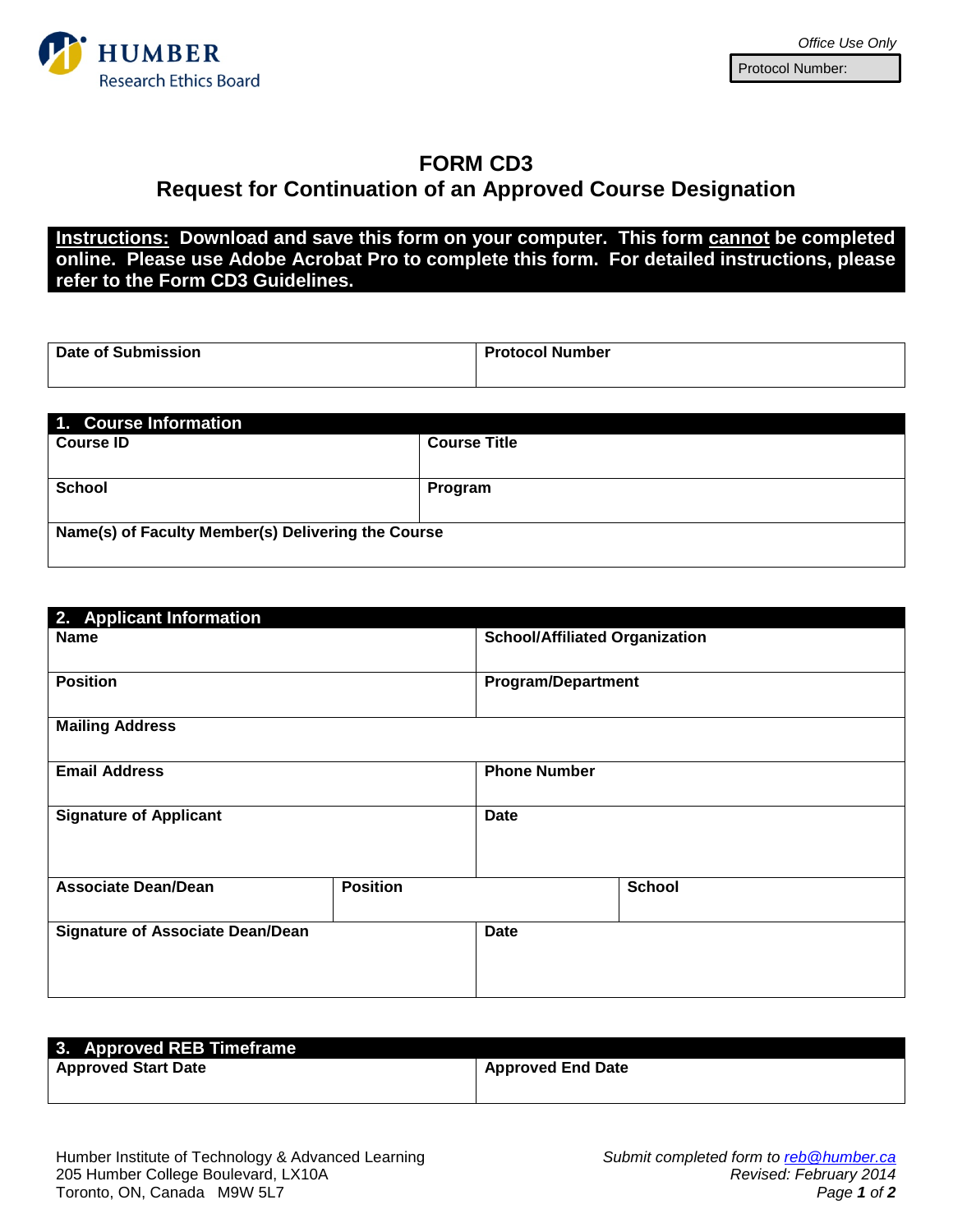

Protocol Number:

### **4. Course Description**

**Provide a brief description of the course, including a synopsis of the student research activities (250 words).**

**5. Continuation**

**Indicate the length of time of the requested continuation (two calendar years maximum) From To**

#### **6. Additional Information**

**Include any supporting information below.** 

*If the information cannot be inserted below, provide a list of the documents that will be attached, including the title and total number of pages of each document. If your course designation was approved before April 2013, attach Form CD3-A.*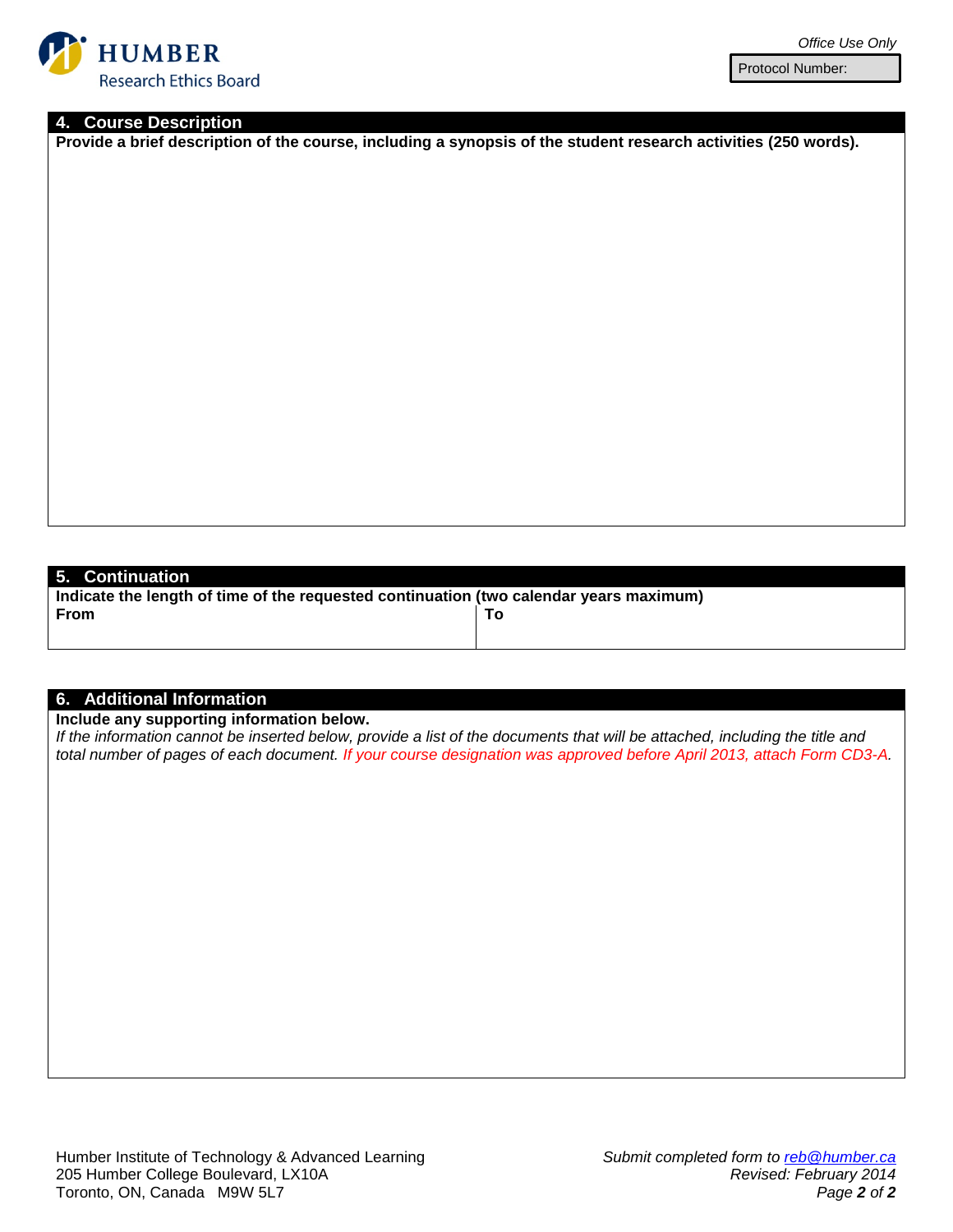

## **FORM CD3-A**

# **Supplement to the Request for Continuation of an Approved Course Designation**

**Instructions: Download and save this form on your computer. This form cannot be completed online. Please use Adobe Acrobat Pro to complete this form. For detailed instructions, please refer to the Form CD3-A Guidelines.**

**Note:** Form CD3-A is to be completed and submitted as an appendix to Form CD3 for all course designations approved prior to April 2013. You will only need to submit this form once.

**1. Privacy**

**Describe the measures that will be taken to ensure the privacy of participants (250 words).**